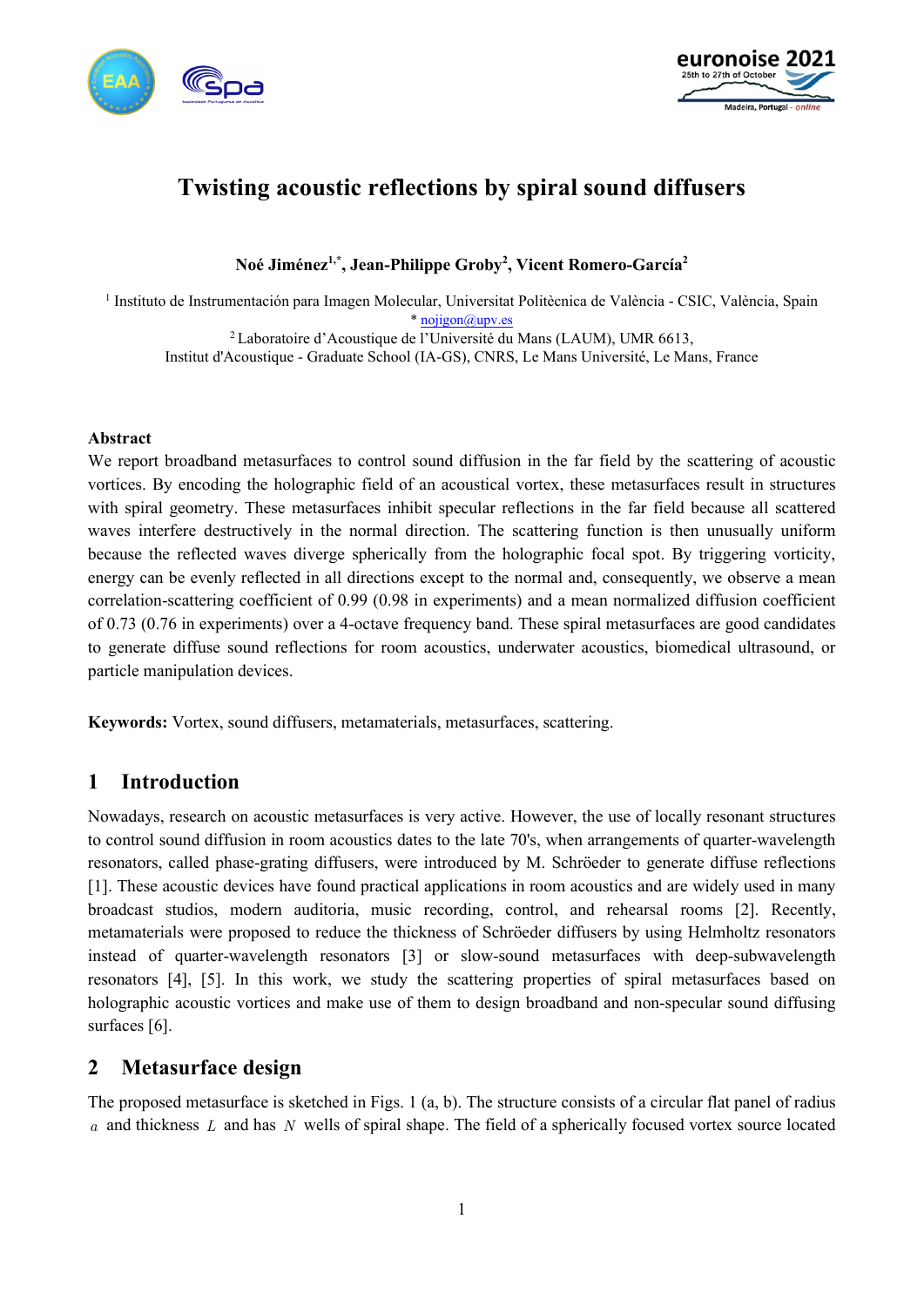

at a distance  $z = F$  on the metasurface plane  $z = 0$  can be approximated in cylindrical coordinates  $\mathbf{r} = \mathbf{r}(\phi, r, z)$  by a hyperbolic phase profile as [7]

$$
p(\phi, r) = \frac{-ip_0}{k\sqrt{r^2 + F^2}} \exp\left(ik\sqrt{r^2 + F^2}\right) \exp(il\phi),\tag{1}
$$

where *F* is the focal distance,  $k = \omega / c_0$  is the wavenumber,  $\omega$  is the angular frequency,  $c_0$  is the sound speed, and  $p_0$  is a constant. The time convention in this work is  $\exp(-i\omega t)$ . If a surface is set to radiate a time-reversed (or complex conjugate in the frequency domain) version of this field, a diffraction-limited vortex converging at the focal point  $z = F$  will be observed, because of the time-invariance of the acoustic equations.



Figure 1 – (a) Scheme of the proposed spiral-shaped sound diffusing metasurface. (b) Geometry of the panel for the focusing configuration. (c) Spiral metasurface designed for the defocusing configuration using a virtual image of a vortex and its geometry.

To design a metasurface with such phase profile, we follow a twostep procedure. The first step consists in spatially discretizing the metasurface with a geometry compatible with the phase profile of Eq. (1). This can be done by the expansion of the binary Fresnel-spiral zone plates [8] for the case of the *N* phase zones and  $l_0$  arms. The boundary between the  $n-1$  and  $n$  -th phase zone is then given by the following expression

$$
r_{n,m}(\phi) = \sqrt{\left[F + \lambda_0 \left(\frac{l_0 \phi}{2\pi} + \frac{n}{N} + m\right)\right]^2 - F^2},\tag{2}
$$

where  $n = 0, ..., N - 1$  is the index of each wall,  $0 < \phi < 2\pi$  is the azimuthal coordinate,  $\lambda_0 = c_0 / f_0$  is the design wavelength with  $f_0$  the design frequency,  $l_0$  represents the topological charge at the design frequency, and  $m = 0, 1, \dots, l_0 - 1$  is the index of each arm. The second step consists in assigning to each phase zone the phase values given by Eq. (2). This is done by drilling spiral wells in the panel with a depth  $d_n$  and  $d'_n$  of the *n* -th well, for the focusing and defocusing panels respectively, set accordingly to

$$
d_n = \frac{n\lambda_0}{2N} \quad \text{and} \quad d_{n'} = \frac{(N-n+1)\lambda_0}{2N},\tag{3}
$$

where the design wavelength  $\lambda_0 = 2L$  is associated to the lowest cut-off frequency of the structure and  $f_0 = c_n / 2L$ , and  $c_n$  is the sound speed inside the well.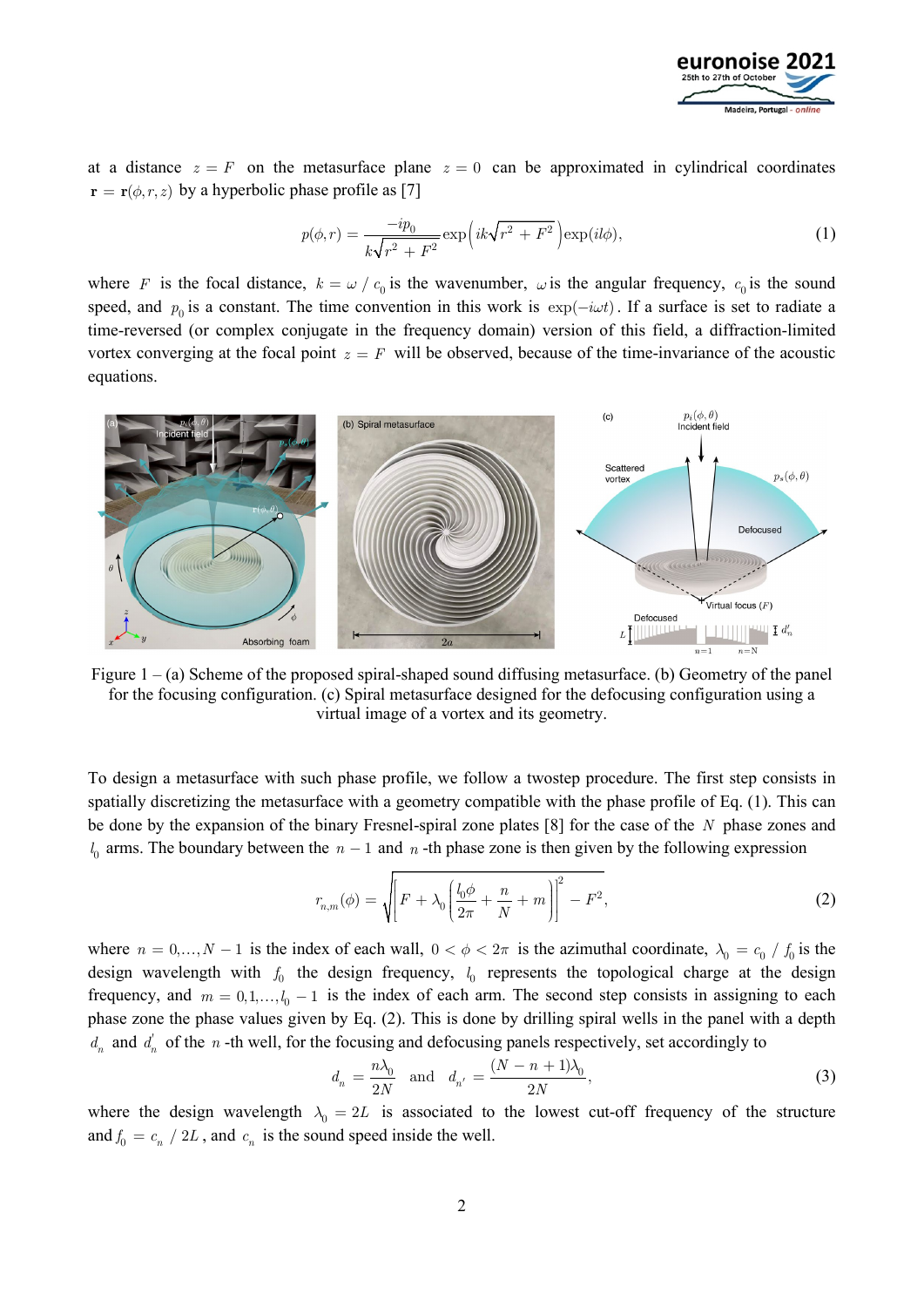

### **3 Results**

To quantify the performance of the metasurface, the correlation-scattering coefficient,  $\sigma(f)$ , is calculated as usual in room acoustics and sound diffusers design [2]. This coefficient measures the decorrelation between the scattered field by the structure and that by a flat panel of the same dimensions. Thus, a 0 value of  $\sigma(f)$ indicates that the reflection is specular while a 1 value indicates that the scattered energy spreads in all directions other than specular. The retrieved frequency-dependent correlation-scattering coefficient is shown in Fig. 2 (a). A good agreement is found between theoretical predictions for the focusing and defocusing devices as in the far field both systems present similar scattering field. The experimental results for the focusing device validate this behaviour. We observe that the absence of specular reflection makes the correlation-scattering coefficient being almost unitary at frequencies that are multiples of the design frequency because vortices of integer charge are then generated. The correlation-scattering coefficient remains close to unity over the entire design frequency band ( $\sigma(f) > 0.9$  for  $f_0 < f < Nf_0$ ), taking a mean value of 0.98 (0.99 in theory) over the frequency range from 2 kHz to 16 kHz.



Figure 2 – (a) Correlation scattering coefficient, arrows indicate the frequencies 2 kHz, 6 kHz, 10 kHz, and 16 kHz. (b) Normalized diffusion coefficient.

A second important parameter to quantify the performance of the acoustic structure is the diffusion coefficient,  $\delta(f)$  [2]. When all the energy is reflected in a single direction,  $\delta(f) = 0$ , while  $\delta(f) = 1$  when there is no preferred direction of reflection, and the scattering function is uniform. The magnitude of the diffusion coefficient must be normalized by that of a perfect reflector of the same dimensions, namely the normalized diffusion coefficient  $\delta_n(f)$ . Figure 2 (b) shows the normalized diffusion coefficient calculated theoretically and measured experimentally for the focusing and defocusing metasurfaces. This coefficient presents a peak at the design frequency of amplitude  $\delta(f_0) \approx 0.95$  theoretically and  $\delta(f_0) \approx 0.85$ experimentally. This high value arises from the fact that the holographic vortex generates spherically diverging waves. However, the value of the normalized diffusion coefficient cannot reach unity because there is a lack of scattering in the normal incidence. As the topological charge of the scattered vortex increases with frequency a wider range of angles close to normal direction presents reduced scattering. Therefore, the response is less uniform, and the value of the normalized diffusion coefficient decreases with frequency. The normalized diffusion coefficient takes a mean value of 0.76 (0.73 in theory) over the frequency range from 2 kHz to 16 kHz.